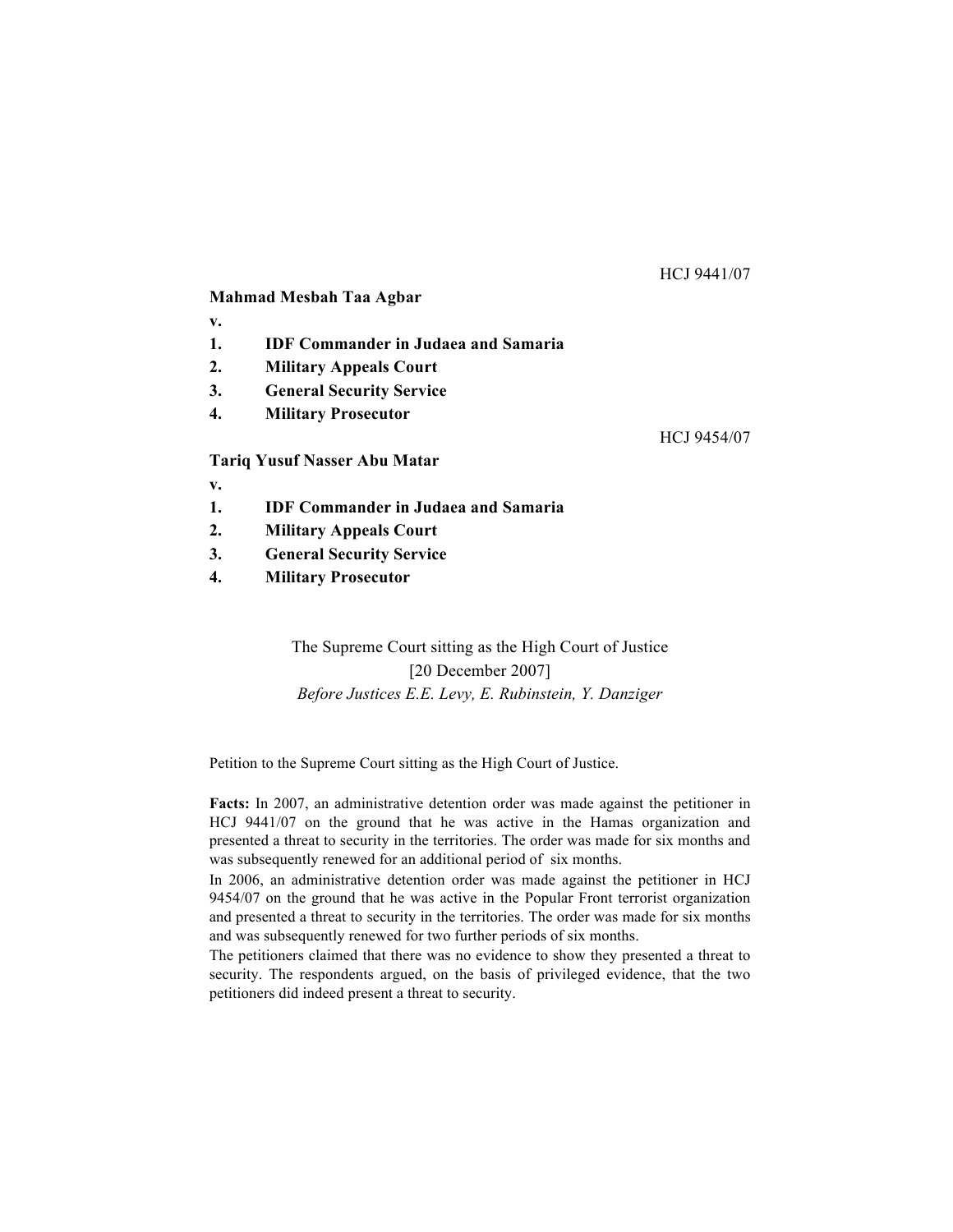**Held:** The main difficulty in administrative detention cases is that much of the evidence is privileged, because of the concern of revealing sources and intelligence methods and witnesses' fears with regard to appearing in court. The risks in these contexts are real. A detainee does not have a proper and complete opportunity of defending himself against what is alleged against him; he is not shown most of the evidence, he cannot examine it and he is unable to conduct a cross-examination. This requires the court to be especially careful and to examine the evidence brought before it very carefully. When doing so, the court should regard itself as being a 'temporary defence counsel.'

Administrative detention is the last resort. Because of the manifestly problematic nature of administrative detention, every effort should be made to bring the detainee to a criminal trial.

In the specific cases, the evidence against the petitioners was sufficiently serious to justify their continued detention.

Petition denied.

#### **Legislation cited:**

Administrative Detentions (Temporary Provision) (Judaea and Samaria) Order (no. 1226), 5748-1988.

Administrative Detentions (Temporary Provision) (Judaea and Samaria) Order (Amendment no. 30) (no. 1555), 5765-2005, ss. 4(b), 6(a).

Defence (Emergency) Regulations, 1945.

Emergency Powers (Detentions) Law, 5739-1979, ss. 2, 2(a), 2(b), 4, 4(c) 5, 6, 7. Law and Admininstration Ordinance, 5708-1948, s. 9.

#### **Israeli Supreme Court cases cited:**

- [1] ADA 8607/04 *Fahima v. State of Israel* [2005] IsrSC 59(3) 258.
- [2] ADA 2/82 *Lerner v. Minister of Defence* [1988] IsrSC 42(3) 529.
- [3] ADA 1/88 *Agbariyeh v. State of Israel* [1988] IsrSC 42(1) 840.
- [4] HCJ 5784/03 *Salama v. IDF Commander in Judaea and Samaria* [2003] IsrSC 57(6) 721; **[2002-3] IsrSC 289**.
- [5] ADA 8788/03 *Federman v. Minister of Defence* [2004] IsrSC 58(1) 176.
- [6] ADA 1/82 *Kawasmah v. Minister of Defence* [1982] IsrSC 36(1) 666.
- [7] ADA 2/86 *A v. Minister of Defence* [1987] IsrSC 41(2) 508.
- [8] HCJ 4400/98 *Braham v. Judge Colonel Shefi* [1998] IsrSC 52(5) 337.
- [9] ADA 4794/05 *Ofan v. Minister of Defence* (unreported).
- [10] HCJ 2320/98 *El-Amla v. IDF Commander in Judaea and Samaria* [1992] IsrSC 52(3) 346.
- [11] CrimA 889/96 *Mazrib v. State of Israel* [1997] IsrSC 51(1) 433.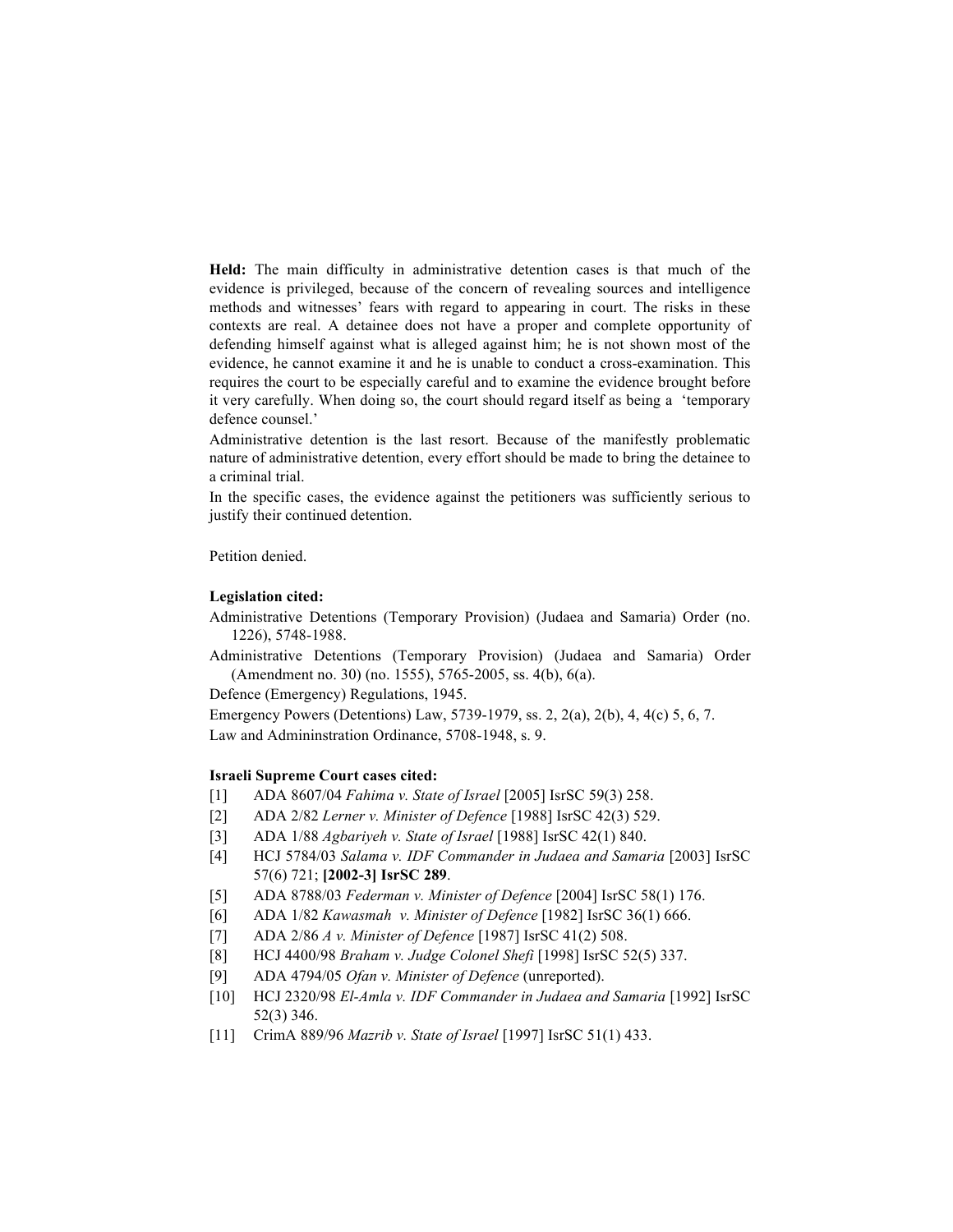- [12] ADA 6183/06 *Gruner v. Minister of Defence* (unreported).
- [13] HCJ 5100/94 *Public Committee against Torture v. Government of Israel* [1999] IsrSC 53(4) 817; **[1998-9] IsrLR 567**.
- [14] HCJ 5555/05 *Federman v. Central Commander* [2005] IsrSC 59(2) 865.
- [15] HCJ 5994/03 *Sadar v. IDF Commander in West Bank* (unreported).
- [16] HCJ 297/82 *Berger v. Minister of Interior* [1983] IsrSC 37(3) 29.
- [17] CrimFH 2316/95 *Ganimat v. State of Israel* [1995] IsrSC 49(4) 589.
- [18] HCJ 1546/06 *Gezawi v. IDF Commander in West Bank* (unreported).
- [19] HCJ 3722/06 *Gitt v. IDF Commander in West Bank* (unreported).
- [20] HCJ 5287/06 *Zatri v. Military Prosecutor* (unreported).
- [21] HCJ 2233/07 *A v. IDF Commander in Judaea and Samaria* (unreported).

#### **American cases cited:**

- [22] *Rasul v. Bush*, 542 U.S. 466 (2004).
- [23] *Hamdan v. Rumsfeld*, 548 U.S. 557 (2006).

#### **English case cited:**

[24] *R (Al-Jedda) v. Secretary of State for Defence* [2007] UKHL 58 (decision of 13 December 2007).

#### **Jewish law sources cited:**

[25] Babylonian Talmud, *Sanhedrin* 6b.

For the petitioner in HCJ 9441/07 — J. Boulus. For the petitioner in HCJ 9454/07 — R. Mahagna. For the first respondent — I. Amir.

### JUDGMENT

#### **Justice E. Rubinstein**

#### *Background and proceedings*

1. These are two petitions in which the petitioners are petitioning the court to order that the administrative detention orders made against them be set aside. The petitions were heard on the same day and give rise to similar questions, so this judgment is being given in respect of both petitions.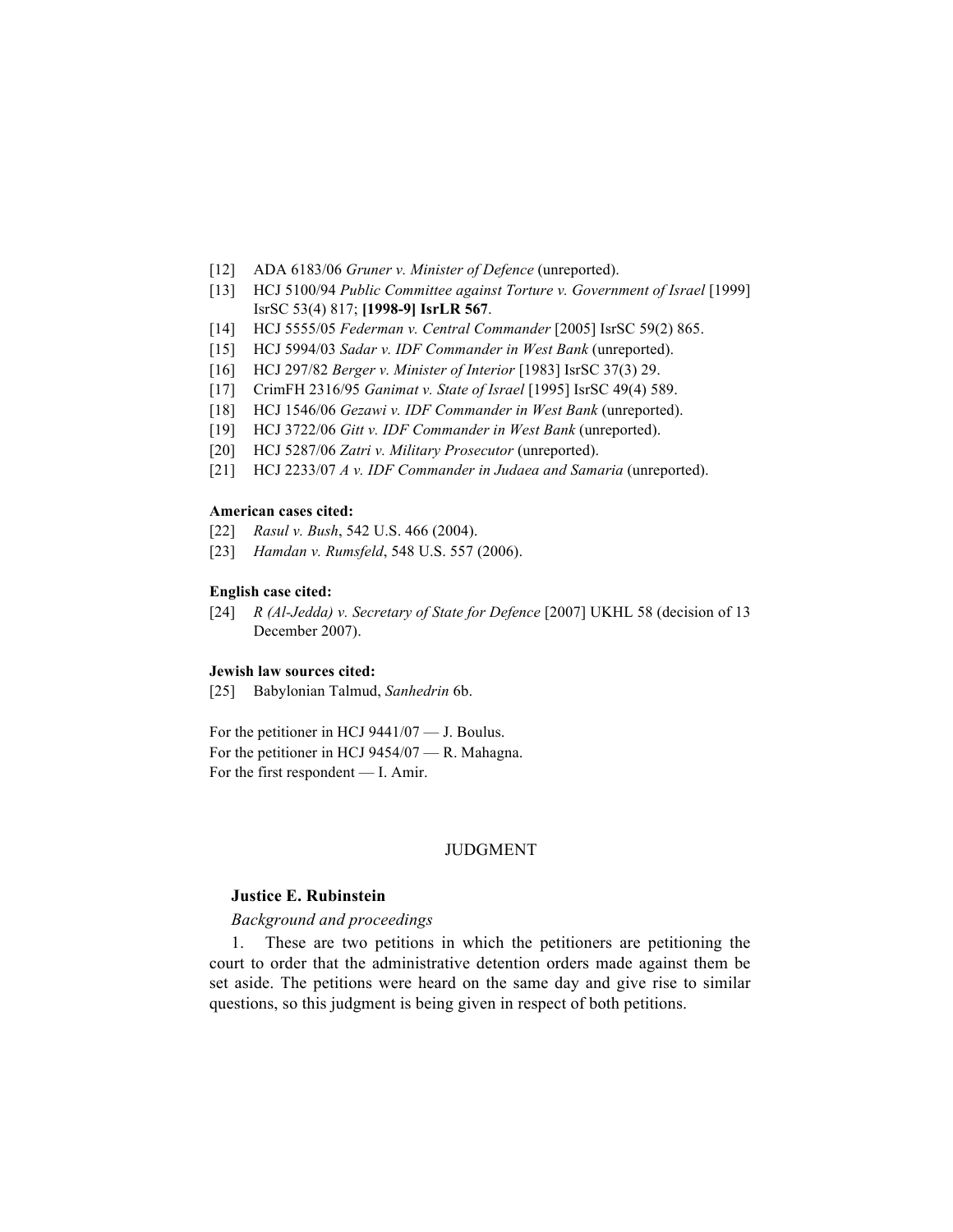(a) The petitioner in HCJ 9441/07 (hereafter: the first petitioner), who was born in 1973, was detained on 29 March 2007, for six months, on the ground that he is active in the Hamas organization and is involved in activity that supports terrorism. On 5 April 2007 the order and the term stipulated therein were approved by a Military Court judge (ADC (JS) 1729/07). The decision states:

'I have been shown reliable, quality, and updated intelligence information that indicates a definite risk to the security of the territory should the detainee be released, and the involvement of the detainee in current activity that endangers the security of the territory and the security of the public.'

The first petitioner's appeal against this decision was denied by the Military Appeals Court in the territory of Judaea and Samaria on 9 May 2007 (ADA 2252/07). On 7 September the administrative detention was extended until 6 March 2008. On 9 September 2007 the detention order was approved (ADC (JS) 3077/07) and on 29 October 2007 the petitioner's appeal against that decision was denied (ADA 3733/07).

(b) The petitioner in HCJ 9454/07 (hereafter: the second petitioner), who was born in 1989, was arrested on 15 September 2006 on the grounds of being active in the Popular Front terrorist organization. On 20 September 2006 an administrative detention order was issued against him for six months, and this was extended from time to time. On 10 September 2007 the military commander in the territory extended the administrative detention order until 13 March 2008. On 18 September 2007 the order and the term stipulated therein were approved (ADC (JS) 3138/07). In the decision the judge said  $that -$ 

'I have been shown quality, updated intelligence information that indicates a definite risk to the security of the territory should the detainee be released, and the involvement of the detainee in grave activities in support of terrorism in the Popular Front prior to his detention.'

The second petitioner's appeal against this decision was denied by the Military Appeals Court on 17 October 2007 (ADA 3780/07).

*The arguments in the petitions*

2. According to the first petitioner, the decision of the military commander is unreasonable in the extreme. He claims that the detention was based on old and unreliable intelligence information, and it amounts to a punitive act because the petitioner is a Hamas activist. He also argues that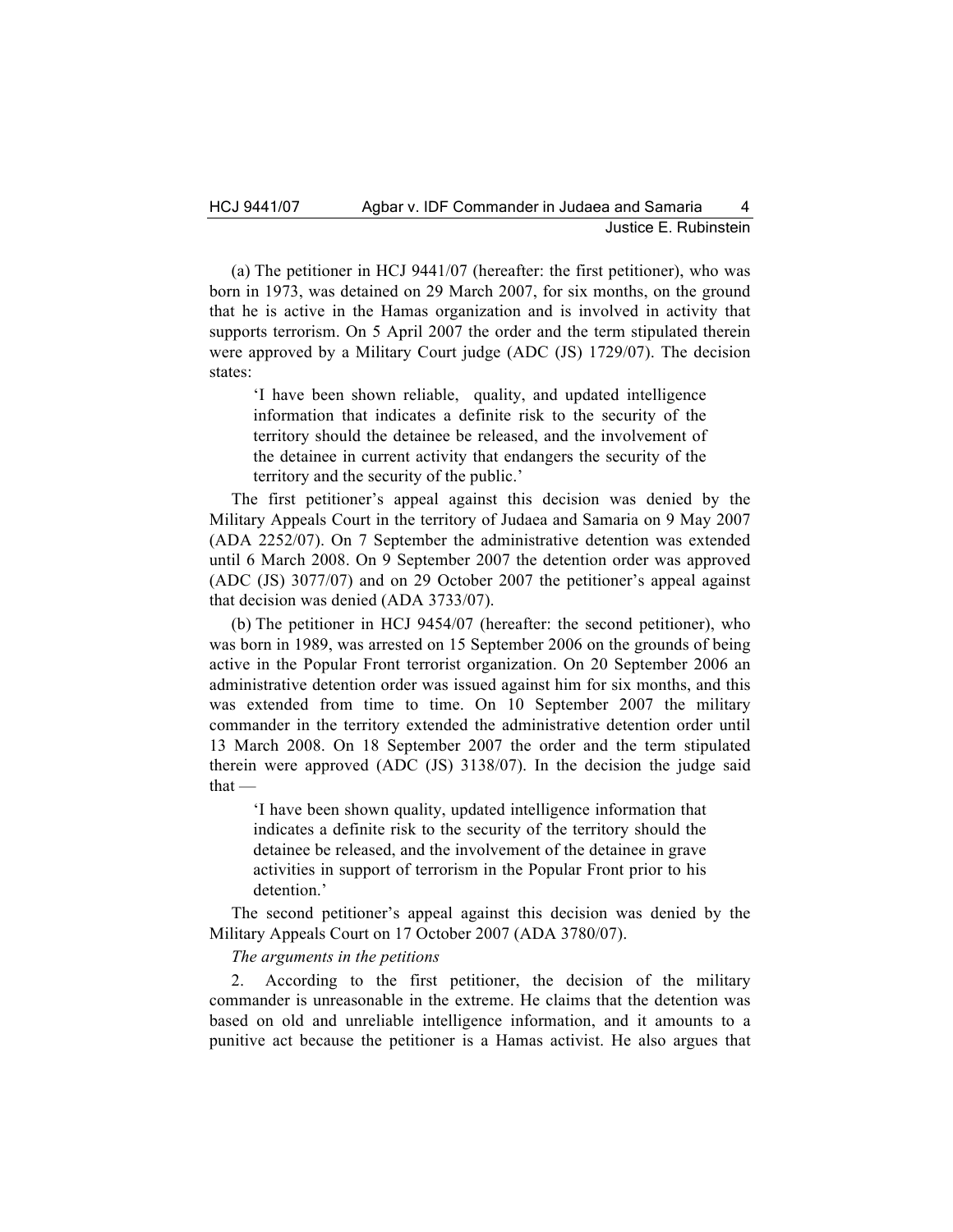since the order was made in his case, he has not been interrogated and his rights have been seriously violated, because the information on which the order was based is privileged and he is not allowed to examine it. Finally he argued that a more proportionate alternative was not considered in his case.

The second petitioner claims that he has no criminal or security record, that no additional intelligence material was collected in his case after his detention, that the possibility of indicting him in a criminal trial rather than administrative detention was not considered, and that no investigation effort was made to obtain evidence that would allow this. He argued that the longer his detention lasts, the greater the amount of evidence that is needed to justify the continuation of the detention. The second petitioner denies any activity in the Popular Front organization or that he planned to carry out a revenge attack for the death of 'martyrs,' as alleged against him. He claims that the activity under discussion was the desire of a group of students to honour the memory of one of the 'martyrs' in the school where he studied.

He argued that weight should attach to the passage of time since he was detained, his youth (he was detained before he turned seventeen), the fact that no security incidents were reported in the past in the area where he lives, and the calm that he claims currently prevails given the commencement of political negotiations.His family also expressed a concern that in prison the second petitioner will associate with undesirable elements, go astray and not continue his studies.

3. The respondents argue that the petitions should be denied. With regard to the first petitioner, they claim that 'This is a petitioner who is a Hamas activist and endangers the security of the territory. These reasons necessitate the administrative detention of the petitioner, and there is no other measure that can neutralize the risk that he presents.' With regard to the second petitioner, they claim that this is 'a petitioner who is involved in serious terrorism-supporting activity in the Popular Front, and therefore he endangers the security of the territory. These reasons necessitate the administrative detention of the petition, and there is no other measure that can neutralize the risk that he presents.' Therefore the respondents argue that there was no flaw in the decisions of the authorities that approved the detention orders with respect to the petitioners.

4. (a) At the hearing before us, counsel for the first petitioner argued at length that the state's reply is a standard reply that disguises an excessive use of the measure of administrative detention by means of expressions such as 'terrorism-supporting activity.' The interrogations that are carried out as a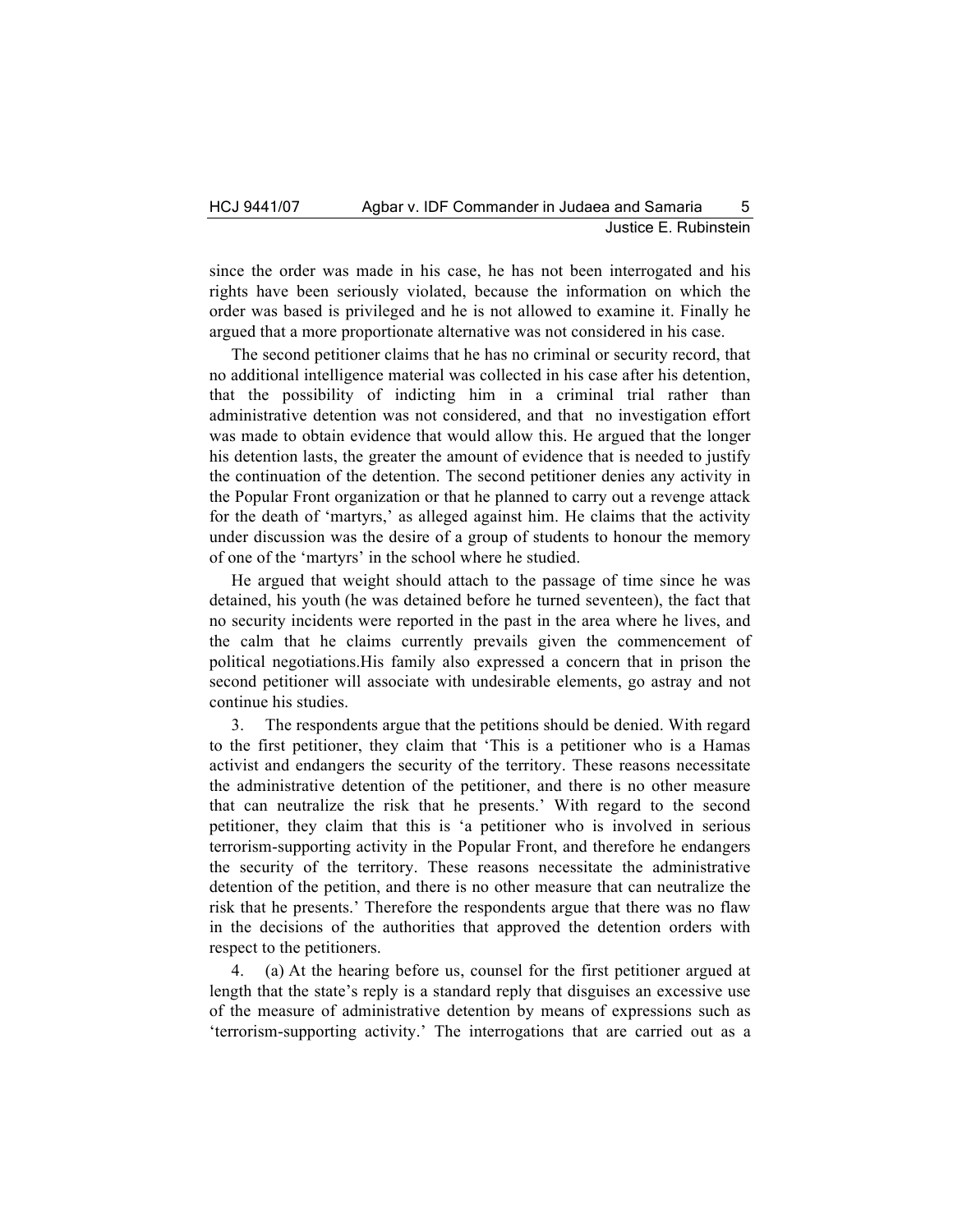result of the courts' decisions were not real interrogations but merely sham interrogations, even though the GSS knows very well how to conduct an interrogation. Questions were also raised with regard to the evidence, i.e., whether the information on which the state relied was accurate or not.

(b) Counsel for the second petitioner claimed that his client's interrogation amounted to only three or four questions. The fact is that the second petitioner is an inexperienced twelfth-grade high-school student. Older and more important persons than he were not detained. Not enough was done to indict him in a criminal trial. It was argued that the background to the arrest of the second petitioner, who comes from an ordinary family, was the fact that, together with friends at school, where social and political activity takes place, he sought to conduct a students' assembly in memory of someone who was killed by the IDF.

(c) Following the oral pleadings of counsel for the state, which reiterated its written pleadings, at the request of counsel for the petitioners we reviewed the privileged material *ex parte* and conducted a dialogue with representatives of the State Attorney's office and the defence establishment.

(d) To complete the picture we should point out that the first petitioner was interrogated by the police on 26 March 2007. He was suspected of belonging to and being active in the Hamas organization. The first petitioner, who refused to sign, denied any connection to the organization and described himself as a taxi driver who was a graduate of the An-Najah University in the field of Islamic law. He was asked, *inter alia*, whether he recruited a certain person (whose name was mentioned) to Hamas, and he answered no. He also denied that he introduced that person to a military activist, he denied that he was a teacher of religious studies, except for classes at the mosque, and he confirmed that he took part in religious studies. He was asked specifically about certain persons.

(e) In his interrogation on 12 June 2007, the second petitioner was suspected of activity against the security of the territory and of military activity in the Popular Front. He also refused to sign the statement since it was written in Hebrew. He denied the suspicions (incidentally, in his interrogation he said that he had also been interrogated previously), and he claimed that collaborators lied about him for payment. He denied that he intended to carry out military activity as revenge for the death of a 'martyr'; he also said 'that if there is anything against me, take me to the Russian Compound [Police Station] for interrogation, and I will prove to you that I am innocent.'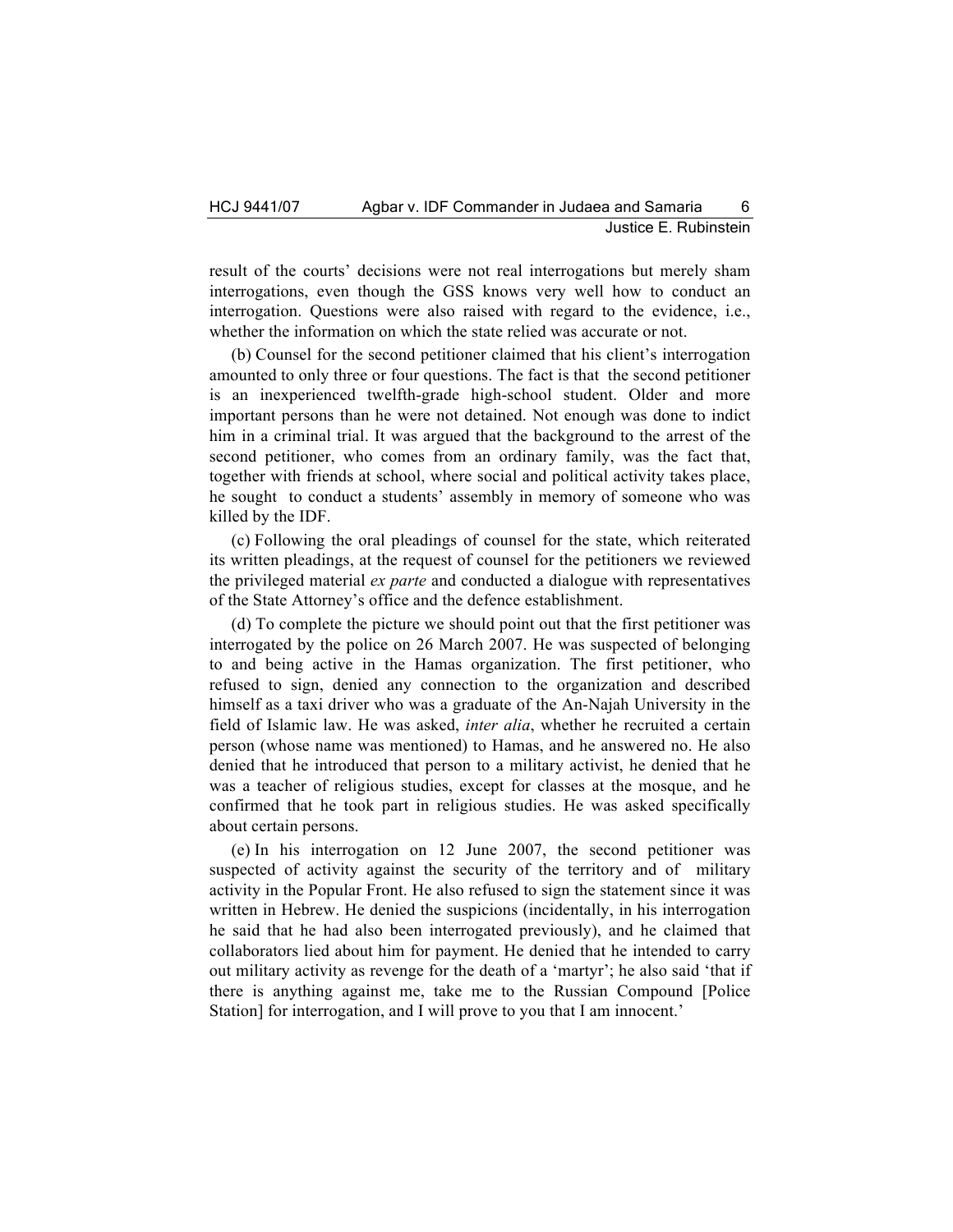#### *Deliberations*

5. This Court has said:

'An administrative detention order that is made against someone is an exceptional measure that is taken by the competent authority, and it lies outside the ordinary set of laws that lay down the prior conditions for detaining a person. Administrative detention violates personal liberty. This violation is justified under the law only when special and exceptional conditions that require the use of this extreme and unusual measure are satisfied… For the purpose of administrative detention, a balance should be struck between the values of safeguarding the liberty and dignity of the individual and the need to protect the security of the state and the public. This balance is naturally a difficult one, but sometimes it is unavoidable because of the security realities of the state and society. When striking this balance, care should always be taken to ensure that the administrative detention order is used proportionately' (ADA 8607/04 *Fahima v. State of Israel* [1], at p. 262, *per* Justice Procaccia).

This Court regards itself as duty-bound to remind itself of the foregoing from time to time. Administrative detention is the last resort, and it should remain so. The authorities therefore have a duty, notwithstanding the considerable burden that it imposes on them, to try to prosecute detainees in a criminal trial. This is also the reason that we patiently deal with such petitions which constantly come before us, even though in reality they are applications for leave to appeal to a third instance, and some of these petitions have no merit. Counsel for the petitioner does not always know the real facts, and they are disclosed in the privileged evidence. Indeed, our experience in very many administrative detention cases, if truth be told, is that the privileged material that we are authorized to see under the law at the request of the petitioners is usually serious and *prima facie* justifies detention, but it is based on methods of collecting information that cannot be disclosed because it may strongly harm the security interest in general or specific persons. There are of course exceptions to this, and in these cases a the dialogue in the courtroom occasionally persuades the state representatives to change their position. But it is quite likely that in certain cases additional efforts to interrogate suspects would produce evidence that would allow a prosecution, without revealing what cannot be revealed.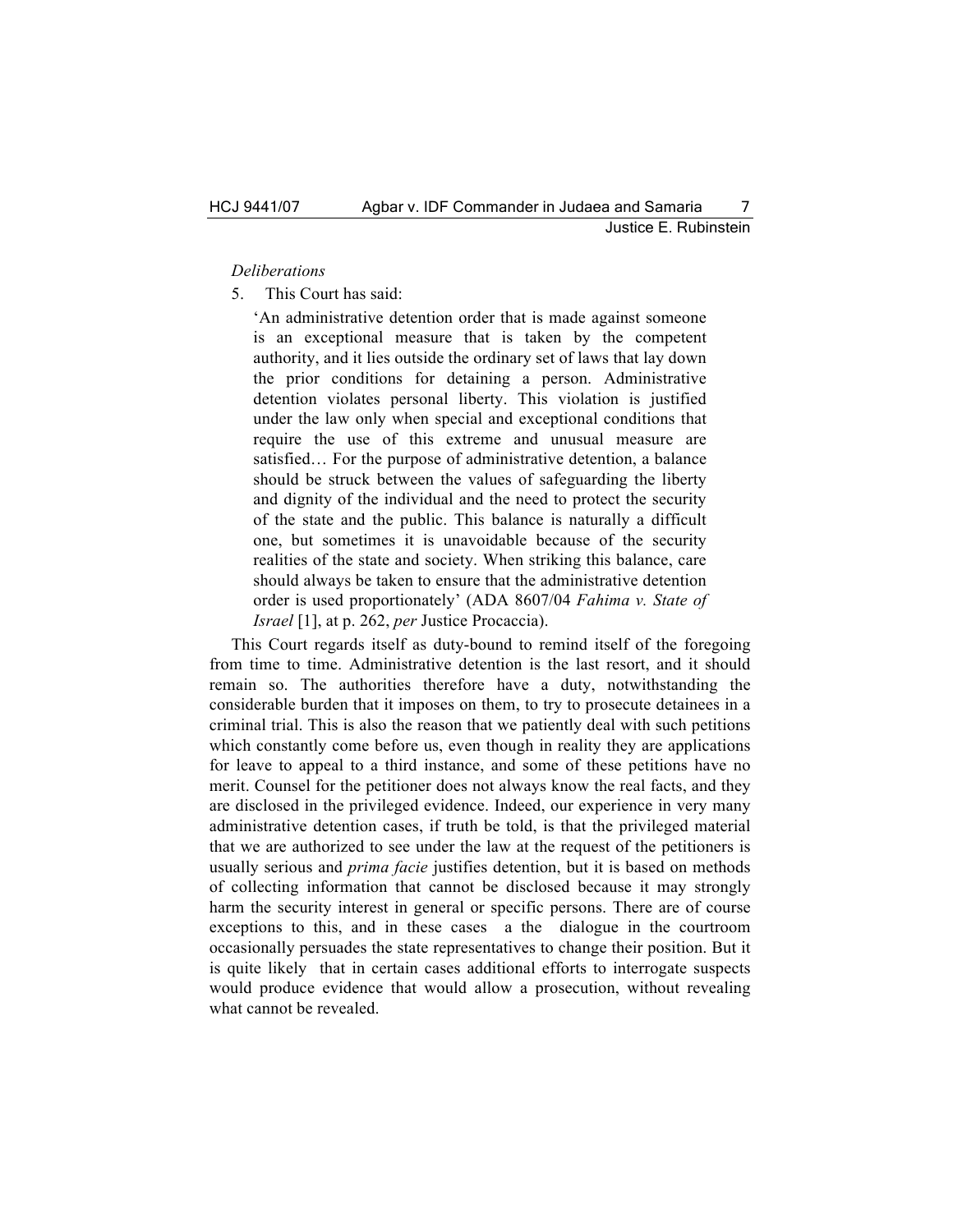#### *Administrative detention and a criminal trial*

6. Hear it bears mention that in a series of judgments this Court has called for the use of criminal trials to be preferred to the use of administrative detention. The ordinary criminal trial should certainly be preferred to the use of a power given to the Minister of Defence or the military commander in the territories to issue an administrative detention order (ADA 2/82 *Lerner v. Minister of Defence* [2] (*per* President Shamgar); ADA 1/88 *Agbariyeh v. State of Israel* [3] (*per* Justice Shlomo Levin); see also HCJ 5784/03 *Salama v. IDF Commander in Judaea and Samaria* [4], at p. 727 {296-297 (*per*  President Barak); ADA 8788/03 *Federman v. Minister of Defence* [5] (*per*  Justice Grunis). This position is obviously based on the fact that a criminal trial allows greater protection of the defendant's rights. For this reason, this Court has issued a call — which, as will be explained below, has been heard — to interrogate all administrative detainees, *inter alia* in order to examine the possibility of bringing them to trial. Indeed, from a theoretical viewpoint, the criminal trial and the administrative proceeding are intended to serve different purposes. Whereas the criminal trial is retrospective and seeks to call a person to account for offences that have already been committed, the administrative proceeding is prospective and seeks to prevent the commission of offences. The preference for criminal trials should be understood in three different contexts. First, in a criminal trial evidence is presented to the defendant and he has the opportunity of responding to it. Second, it sometimes happens that prospective plans in themselves constitute a criminal offence, such as forming an unlawful organization, offences of conspiracy and attempt. Third, in many cases criminal activity in similar contexts in the past testifies to a future threat. This was mentioned by the president of the Jerusalem District Court, Judge Yehuda Cohen, who said: 'I am of the opinion that the detainee's past, namely the offences that are attributed to him, is a warning light for the future' (cited by President Yitzhak Kahn in ADA 1/82 *Kawasmah v. Minister of Defence* [6]). For this reason, the criminal trial is preferable to the administrative proceeding, and that is why a proper interrogation is needed. For the reasons that will be explained below (see paragraph 9), the court that scrutinizes the administrative detention is shown intelligence evidence that testifies to past activity, but since its disclosure will almost certainly undermine security in the territory, there is no alternative but to rely on it as a basis for preventative detention that is prospective.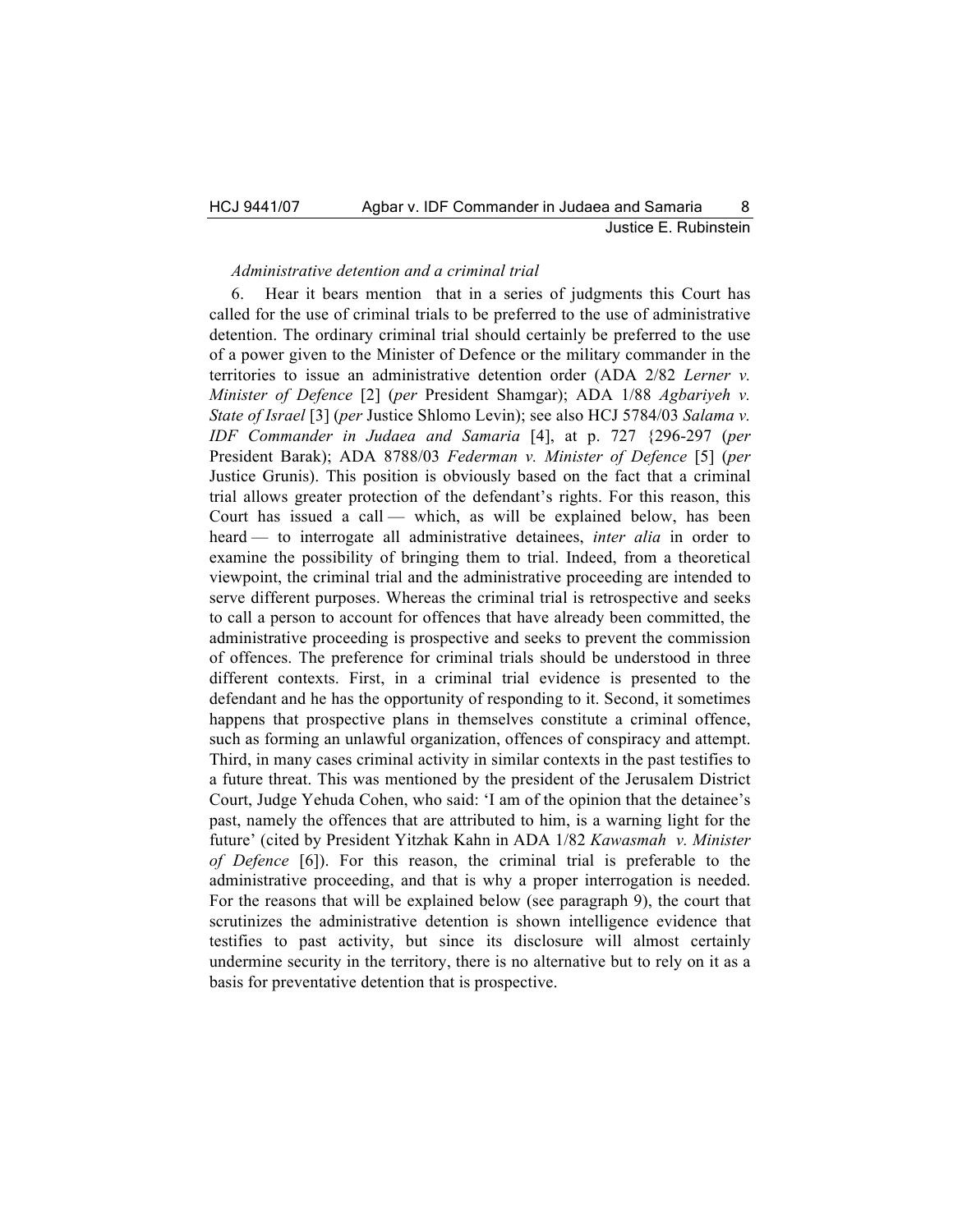#### *On administrative detention in Israel and the territories*

7. (1) Administrative detention in Israel proper is governed by the Emergency Powers (Detentions) Law, 5739-1979 (hereafter — the Emergency Powers (Detentions) Law or the law). The explanatory notes to the draft law (the draft Emergency Powers (Detentions and Miscellaneous Provisions) Law, 5738-1978, *Draft Laws*, 5738, 294) described the draft law as a solution to the criticism that had been levelled against the Defence (Emergency) Regulations, 1945, which were introduced in an attempt to subdue the Jewish underground organizations during the British Mandate. It was said that although —

'… in the state of siege in which the state has found itself since its establishment, special measures are necessary to ensure the proper defence of the state against persons who plan to destroy it, nonetheless the existence of the extreme regulations that are still in force should not be acceptable, even though democratic countries employ similar regulations in less difficult circumstances.'

It was therefore proposed to that an Israeli law should be enacted to 'satisfy security needs while safeguarding important principles of the rule of law.' The use of the Emergency Powers (Detentions) Law is contingent upon the existence of a state of emergency under s. 9 of the Law and Administration Ordinance, 5708-1948, which, as is well known, has never been cancelled, because of the position in which Israel has been placed since it was declared when the state was founded. Section 2 of the law provides that the Minister of Defence may order administrative detention for a period that does not exceed six months if he has 'a reasonable basis for assuming that reasons of state security or public security require a certain person to be held in detention' (s. 2(a) of the law). The Minister of Defence may extend the period of detention from time to time by an additional six months (s. 2(b) of the law). Admittedly, on each occasion it is only possible to extend the order by six months, but there is no limit upon the number of extensions. If a person is arrested, he should be brought within 48 hours before the president of the District Court, who may approve the order, set it aside or shorten it. If he does none of the aforesaid, the detainee shall be released (s. 4 of the law). If the order is approved, the detainee should be brought within three months before the District Court for a *de novo* hearing (s. 5 of the law). An appeal of the decision shall be heard before the Supreme Court by one justice (s. 7 of the law).

(b) Administrative detentions in the territories are governed by the Administrative Detentions (Temporary Provision) (Judaea and Samaria) Order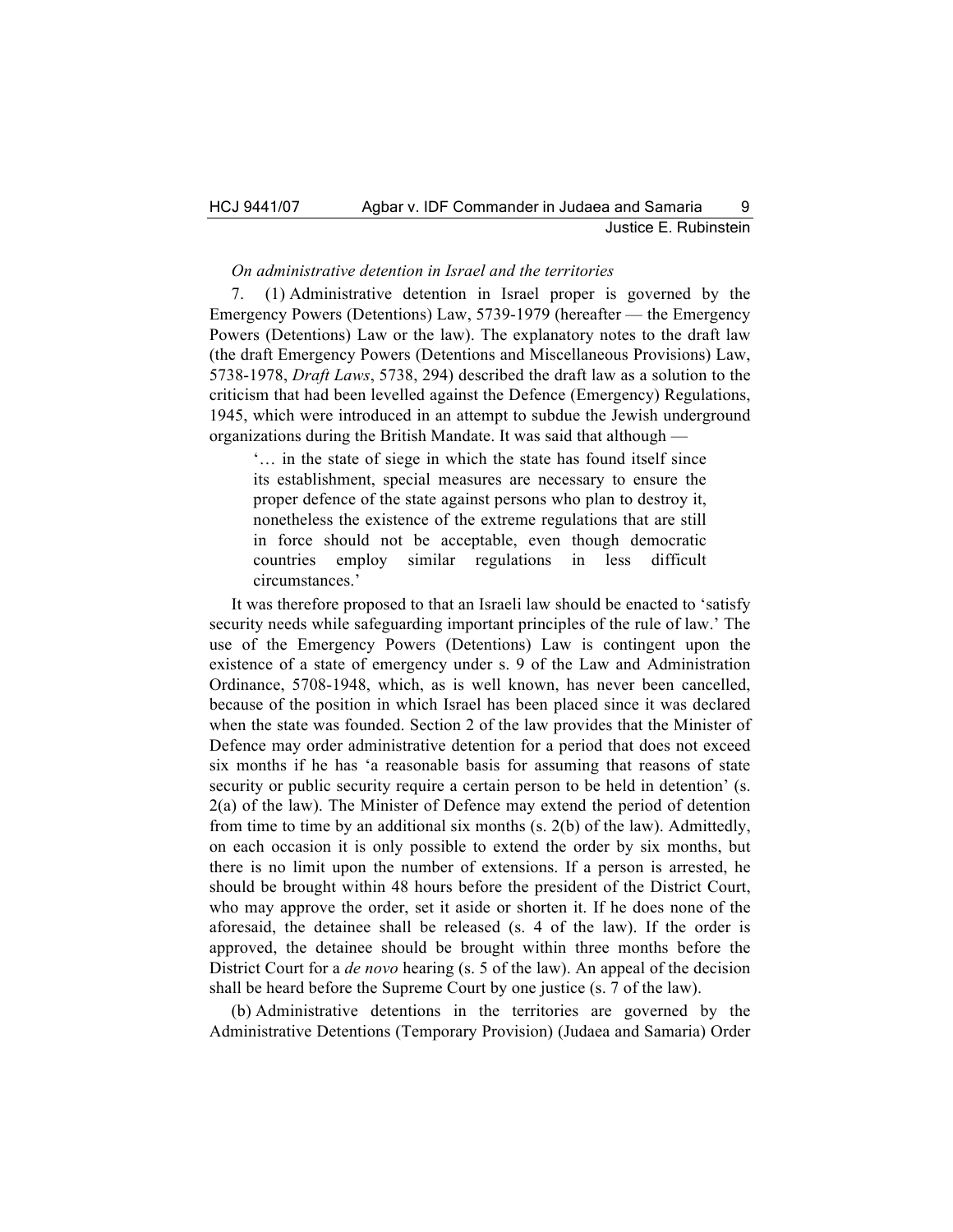(Amendment no. 30) (no. 1555), 5765-2005 (hereafter — the Administrative Detentions Order), which was originally the Administrative Detentions (Temporary Provision) (Judaea and Samaria) Order (no. 1226), 5748-1988, that underwent many changes over the years, especially with regard to the periods of time stated therein. The detention order is issued by the military commander in the territory or someone who has been authorized by him. In this arrangement also the initial period of detention may not exceed six months, but the military commander is entitled to extend it from time to time.

(c) One of the differences between administrative detention in Israel and administrative detention in the territories lies in the timing of the judicial review. According to the provisions of the Administrative Detentions Order, the detainee should be brought before a military judge within eight days of the time of his arrest. In one case this period was extended to 18 days, such as during the 'Protective Shield ' operation and the difficult struggle against suicide bombers in 2002. This is different from the law applicable in Israel, which, as stated above, requires the order to be subjected to judicial review within 48 hours. The grounds for setting aside a detention order are set out in s. 4(c) of the Emergency Powers (Detentions) Law and in s. 4(b) of the Administrative Detentions Order, and they are both worded in the same way, namely that it has been proved that 'the reasons for which it was made were not objective reasons concerning the security of the territory or the security of the public, or that it was made in bad faith or as a result of irrelevant considerations.' There are also provisions with regard to periodic judicial review. Both under the law that applies in Israel and under the law that applies in the territories, the judge may depart from the rules of evidence if he thinks that it is necessary to do so in order to discover the truth and to dispense justice (s. 6 of the law, s.  $6(a)$  of the Administrative Detentions Order). These provisions naturally relate to the type of evidence that is used in such cases; the court inspects privileged material *ex parte*. Judicial review in the territories is exercised by a Military Court judge and his decision may be appealed before a judge in the Military Appeals Court; finally, petitions are frequently filed in this Court. The detainees are entitled to representation by lawyers, which they actually receive.

# *The nature of judicial review*

8. (a) To complete the picture we should mention that the Emergency Powers (Detentions) Law was preceded by Regulation 111 of the Defence (Emergency) Regulations, according to which the military commander was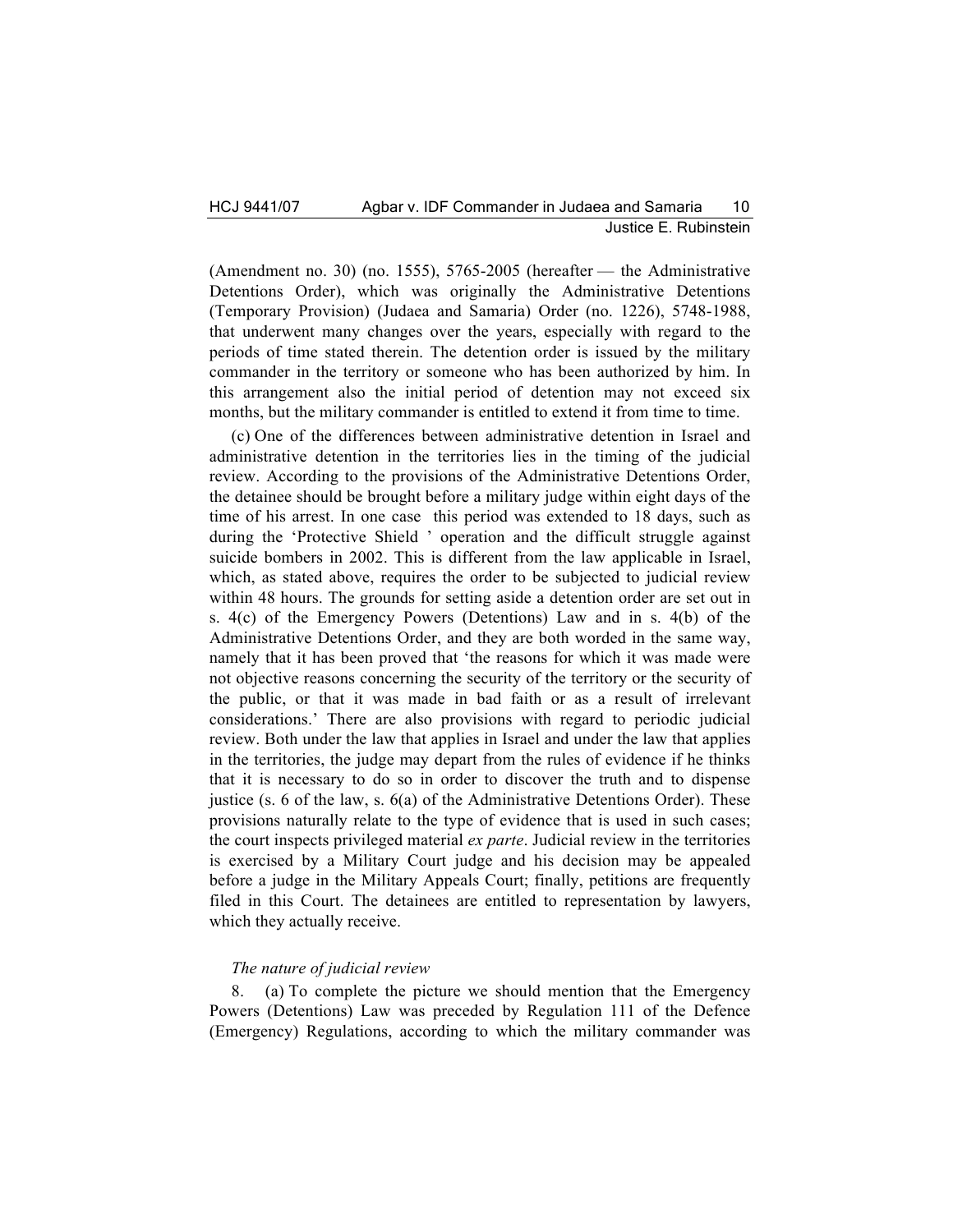## HCJ 9441/07 Agbar v. IDF Commander in Judaea and Samaria 11 Justice E. Rubinstein

entitled to issue an order that a person should be placed in detention, without any trial, if he thought 'that it was necessary or beneficial to make the order in order to safeguard the welfare of the public, to protect the State of Israel, to maintain public order or to subdue an uprising, rebellion or riot.' The same applied to detention in the territories before the Administrative Detentions Order was enacted. In ADA 2/86 *A v. Minister of Defence* [7] Justice Bejski accepted the approach of Prof. Y.H. Klinghoffer (in his article, 'Preventative Detention for Security Reasons,' 11 *Hebrew Univ. L. Rev. (Mishpatim)* 286 (1981)), that since the law was enacted with its requirement of judicial review, we are no longer dealing with an administrative act; the court said (*ibid*. [7], at p. 513) 'that the judicial review that is required by the provisions of the law is a safeguard against the arbitrariness of the administrative authority.' I should mention the remarks of Prof. Klinghoffer in that article: '… the great principle of the rule of law, which provides that a person should not be deprived of his personal liberty unless a judge has so decided, is to some extent satisfied.' In view of the aforesaid, the court does not merely examine, as it used to do, the legality of the administrative order, while refraining from replacing the discretion of the administrative authority with its own discretion, but it exercises independent discretion (*per* Justice Bejski, in *A v. Minister of Defence* [7], at p. 515; Klinghoffer, *ibid*., at p. 287). The scope of the review carried out by the president of the District Court when he considers an administrative detention is greater than the discretion given to the court in other contexts, when it examines the decisions of an administrative authority (HCJ 4400/98 *Braham v. Judge Colonel Shefi* [8], *per* Justice Or), and the same is true of the jurisdiction of the Supreme Court when it hears an appeal against a decision of the president of the District Court (for a comprehensive analysis of the Emergency Powers (Detentions) Law and the judicial discretion thereunder, see *Federman v. Minister of Defence* [5]; ADA 4794/05 *Ofan v. Minister of Defence* [9], *per* Justice Adiel). The authority of the military courts in the territories should be regarded in the same way (see para. (c) below).

(b) We should add that the Minister of Defence also does not have the authority to extend an administrative detention after the court decides that it should be shortened, subject to certain exceptions (HCJ 2320/98 *El-Amla v. IDF Commander in Judaea and Samaria* [10], at p. 362, *per* Justice Zamir). In that case, emphasis was placed on the importance of thorough and effective judicial review: 'Judicial review is the guardian of liberty, and it should be carefully protected' (*ibid*. [10], at p. 350, see also at p. 360); for a criticism of this approach, see A. Sharon, 'Administrative Detention: Limits of Authority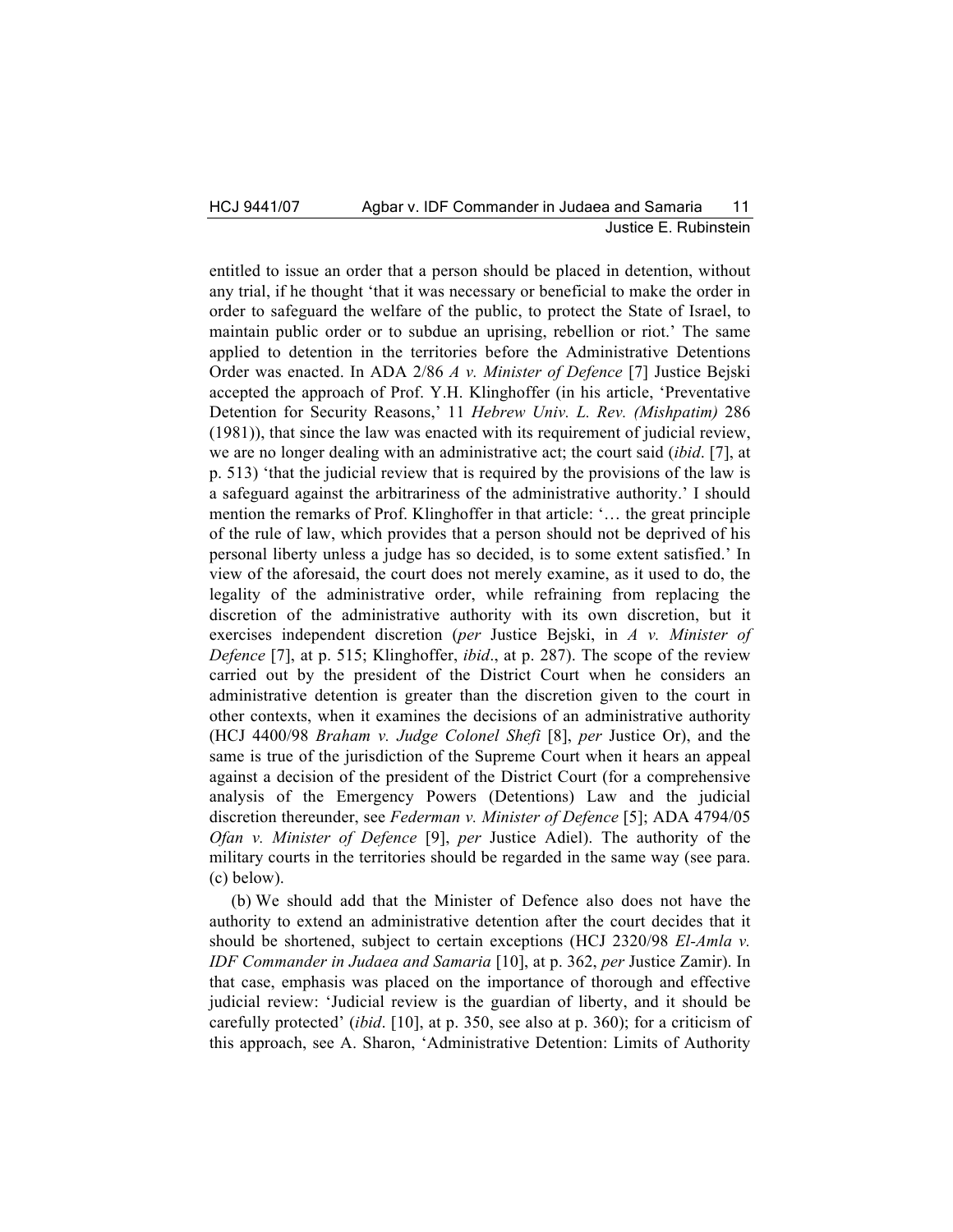and Scope of Review,' 13 *Mishpat veTzava (Law and the Army: IDF Law Review)* 205 (1999). See also my article, 'Security and Law: Trends,' 44 *HaPraklit (Israel Bar L. Rev.)* 409 (2000), which is also included in my book, *Paths of Government and Law — Public Law Issues in Israel* (Hebrew) (2003), at pp. 263, 270. For a discussion of the subject of administrative detentions and a critique of Prof. Klinghoffer's approach regarding the status of the court, see E. Gross, *The Struggle of Democracy against Terrorism: Legal and Moral Aspects* (2004), at p. 289. I should add that, ultimately, even if the theoretical basis for the powers may be disputed, it is clear that the court, whether civil or military, is limited to the evidence brought before it, and 'a judge only has what his eyes see' (Babylonian Talmud, *Sanhedrin 6b* [25]). It may also be said that the power is regarded as 'jointly' exercised by the minister and the president of the court.

(c) As stated, the court has also applied the criteria practised in Israel to administrative detentions in the territories (*El-Amla v. IDF Commander in Judaea and Samaria* [10], at p. 361:

'It would appear that despite the differences between the Emergency Powers (Detentions) Law that applies in Israel and the Administrative Detentions Order that applies in Judaea and Samaria, there is no basis for distinguishing in this respect between judicial review of a detention order under the Emergency Powers (Detention) Law and judicial review of a detention order under the Administrative Detentions Order.'

There is much logic in this, since, from a substantive viewpoint, what difference is there between a loss of liberty in Israel and a loss of liberty in the territories (in this regard, see also the article of N. Benisho, 'Criminal Law in Judaea, Samaria and the Gaza Strip: A Brief Description and Trends,' 18 *Mishpat veTzava (Law and the Army: IDF Law Review)* 293 (2005), on the subject of the general trend of equating the law in Israel and that of the territories.

*Administrative detention: evidentiary issues and privileged information*

9. (a) The main difficulty that gave rise to administrative detentions lies first and foremost in the evidentiary sphere. In practice, much of the evidence in these cases is privileged, usually because of the concern of revealing sources and intelligence methods and witnesses' fears with regard to appearing in court (E. Nun, 'Administrative Detention in Israel,' 3 *Plilim (Israel J. of Crim. Justice)* 168 (1993), at p. 170). The risks in these contexts are real (see also Gross, *The Struggle of Democracy against Terrorism: Legal and Moral*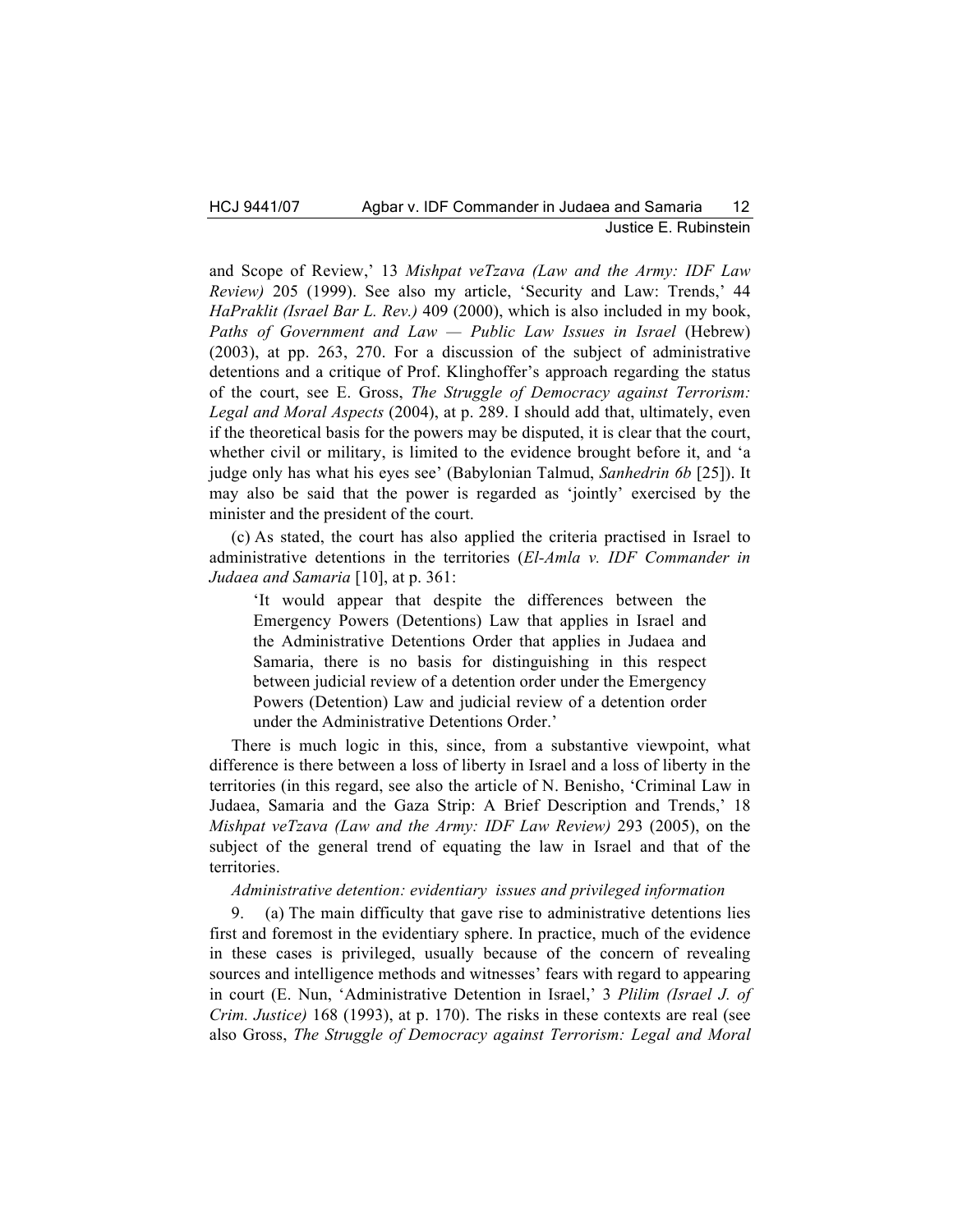*Aspects*, at pp. 298-299). Notwithstanding, it should be remembered that in this situation a detainee does not have a proper and complete opportunity of defending himself against the allegations against him he is not shown most of the evidence, he cannot examine it and is unable to conduct a crossexamination. This requires the court to be especially careful and to examine the evidence brought before it very carefully; the court should appoint itself 'temporary defence counsel' (CrimA 889/96 *Mazrib v. State of Israel* [11], at p. 463 (*per* Justice M. Cheshin) and act as 'an advocate for the detainee, and examine the material brought before it scrupulously and thoroughly' (*Federman v. Minister of Defence* [5], at p. 187; ADA 6183/06 *Gruner v. Minister of Defence* [12], *per* Justice D. Cheshin). The court has also said:

'… and when the defence establishment operates within the limits of the law, with its hands tied in various contexts for good and proper reasons of human rights (see the remarks of President Barak in HCJ 5100/94 *Public Committee Against Torture v. Government of Israel* [13], at p. 845 {605}, on democracy and security), privileged material that is not shown to the person involved is a tool that cannot be avoided… Obviously, this imposes a special and enhanced duty on judicial authorities in the military courts and this Court, when these matters come before it (and they do so almost on a daily basis), to examine the material brought before them with care, as they act as a kind of advocate on behalf of the person for whom the material is privileged' (HCJ 5555/05 *Federman v. Central Commander* [14], at p. 869).

(b) With regard to the evidence, the court should direct itself in accordance with the following:

'Information relating to several incidents cannot be compared to information relating to a single incident; information from one source cannot be compared to information from various sources; and information that is entirely based on the statements of agents and informers only cannot be compared to information that is also corroborated or supported by documents filed by the security services or by intelligence obtained from carrying out special operations' (HCJ 5994/03 *Sadar v. IDF Commander in West Bank* [15], *per* Justice Mazza).

Therefore the court not only hears counsel pleading for the Minister of Defence, but also explanations from members of the General Security Service (*Federman v. Minister of Defence* [5], at p. 189). The quantity and quality of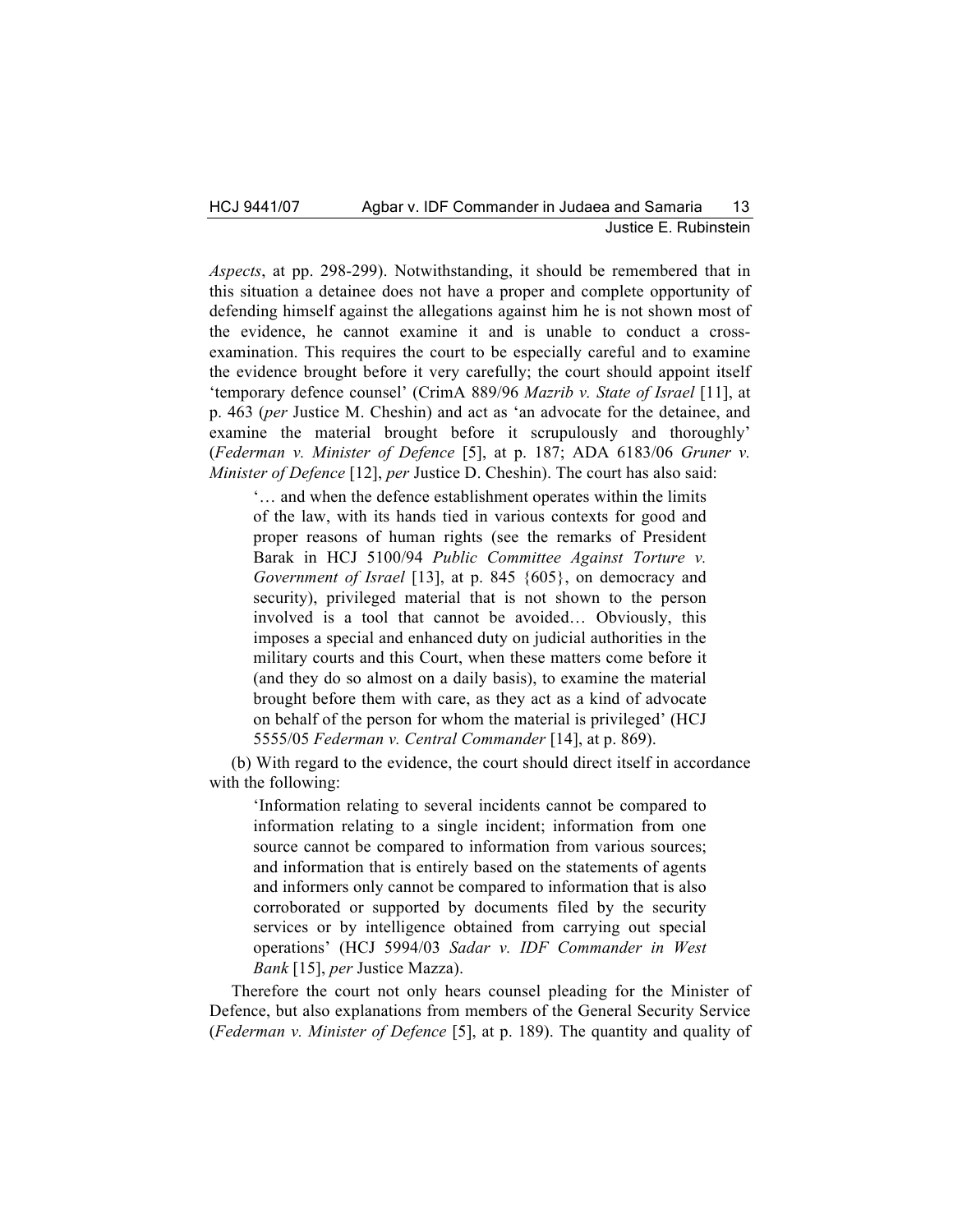evidence that is required in order to justify the administrative detention can and should change with the passage of time; evidence that was sufficient to justify the making of the administrative detention order may not be sufficient to justify an extension of that detention, and evidence that will justify an extension of an administrative detention order may not be sufficient to justify a further extension thereof (see *Salama v. IDF Commander in Judaea and Samaria* [4]). The security establishment should therefore take into account new relevant material (HCJ 297/82 *Berger v. Minister of Interior* [16], at p. 44, *per* Justice Barak), and it should continually act in order to obtain evidence, so that it may discover the truth in so far as that is possible.

# *The war against terrorism — the United States*

10. (a) Other countries too have contended with the problem of the war against terrorism, especially in recent years. The United States, for example,underwent a difficult legal odyssey since the terrorist attacks on 11 September 2001, and initially whoever was captured in Afghanistan or other places in the pursuit of Al-Qaida personnel who were behind the 11 September attacks was held at the Guantanamo Bay base outside the United States with a minimum of rights, according to the approach that these detainees were not subject to judicial review in the United States. For a brief description of the historical perspective of aspects of administrative detention at a time of crisis in the United States itself, see my article, 'Public Law in Times of Crisis and Times of War,' in my book, *Paths of Government and Law — Public Law Issues in Israel*, *supra*, at pp. 18, 20 (Hebrew). But in 2004 the United States Supreme Court decided in *Rasul v. Bush* [22], contrary to the administration's position, that the Federal courts had jurisdiction to consider the detentions of alien nationals at Guantanamo Bay within the scope of *habeas corpus*, and the administration did not have the power to deny them access to the court. In terms of the Israeli experience — and unfortunately we have been compelled to acquire such experience over decades — granting a right of standing in the High Court of Justice to detainees who are situated in the occupied territories has been recognized for a very long time, since the decision of Attorney-General Meir Shamgar (later president of the Supreme Court) after the Six Day War not to argue the lack of a right of standing. Since then, the cases of detainees in the territories have been heard by this Court. See M. Shamgar, 'Legal Concepts and Problems in Military Government in the Territories Administered By Israel 1967-1980,' *The Israeli Military Government –The Initial stage*, vol. l (M. Shamgar, ed.) at pp. 13, 56; E. Nathan, 'The Power of Supervision of the High Court of Justice over Military Government,' *ibid*, at p. 109; D. Shefi; 'The Reports of the U.N. Special Committee on Israeli Practice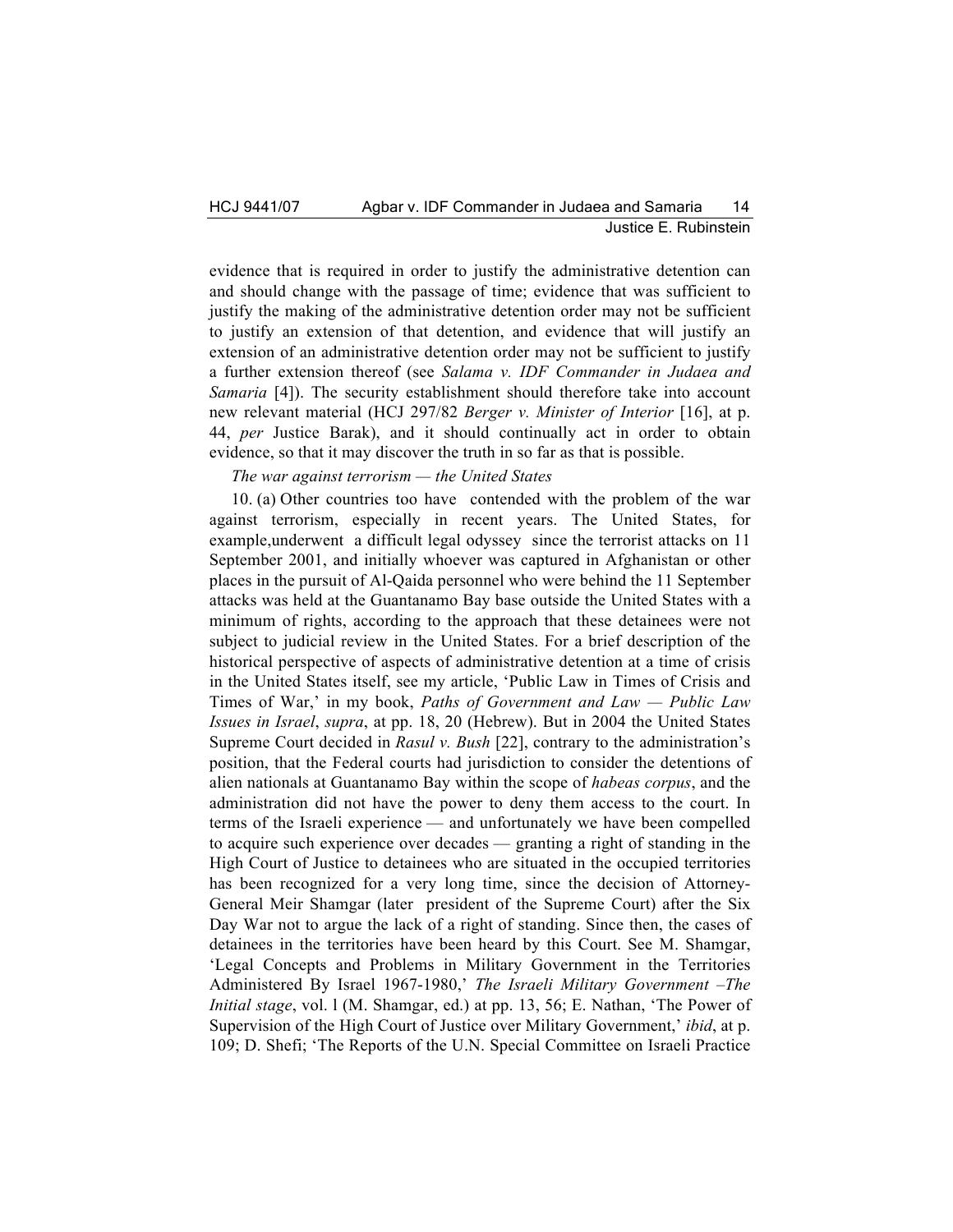in the Territories,' *ibid*, at pp. 285, 306-308. See also J.M. Seltzer, 'From a Chessboard to the Matrix: the Challenge of Applying the Laws of Armed Conflict in the Asymmetric Warfare Era,' in *War and Peace in the Jewish Tradition* (L. Schiffman, J.B. Wolowelsky (eds.), R.S. Hirt (series editor), 2007). But the pendulum between personal rights and national security in the United States did not reach equilibrium after *Rasul v. Bush* [22], as we shall briefly explain (incidentally, I should point out that the expression of 'rights vs. security' that is commonly used in legal discussions is problematic, since the rights of victims and the public as a whole to security and life are also rights, but they are located on the 'security' side of the equation, and therefore perhaps the correct expression is 'rights vs. rights,' or the balancing of individual rights against the rights of the public in the war against terrorism; see by analogy the remarks of President Shamgar in CrimFH 2316/95 *Ganimat v. State of Israel* [17], at pp. 620-621).

(b) Following *Rasul v. Bush* [22], the United States administration decided to establish a network of military commissions for judicial proceedings relating to the detention of alien combatants. The United States Supreme Court considered this in *Hamdan v. Rumsfeld* [23]. It held in 2006 that the commissions had not been established with the necessary congressional authorization, and they therefore were not valid. It also held that the commissions did not provide the necessary procedural safeguards. Following this decision, the Military Commissions Act was enacted the same year. This law approved the commissions, and it also deprived the courts of power to hear *habeas corpus* petitions of detainees from Guantanamo Bay and persons in similar positions. Admittedly an appeal was permitted to the Court of Appeals in the District of Columbia (Washington D.C.), but under very limited conditions, including a presumption that the evidence before the commissions is accurate and complete. Currently, a third case is being heard (*Boumediene v. Bush* (D.C. Cir., 2006)), in which it is claimed by detainees at Guantanamo Bay that the procedure laid down in the Military Commissions Act that was passed after *Hamdan v. Rumsfeld* [23] does not sufficiently protect the rights of detainees with regard to evidence (hearsay testimony), representation by defence counsel and interrogation techniques. The administration argued in reply that the rights given to detainees under the Military Commissions Act were extensive. The Federal Court of Appeals accepted the administration's position that in the absence of constitutional rights there was nothing improper in the fact that the Military Commissions Act of 2006 denied the Federal courts *habeas corpus* jurisdiction; therefore the detainees' claims were not heard on their merits. The United States Supreme Court did not agree initially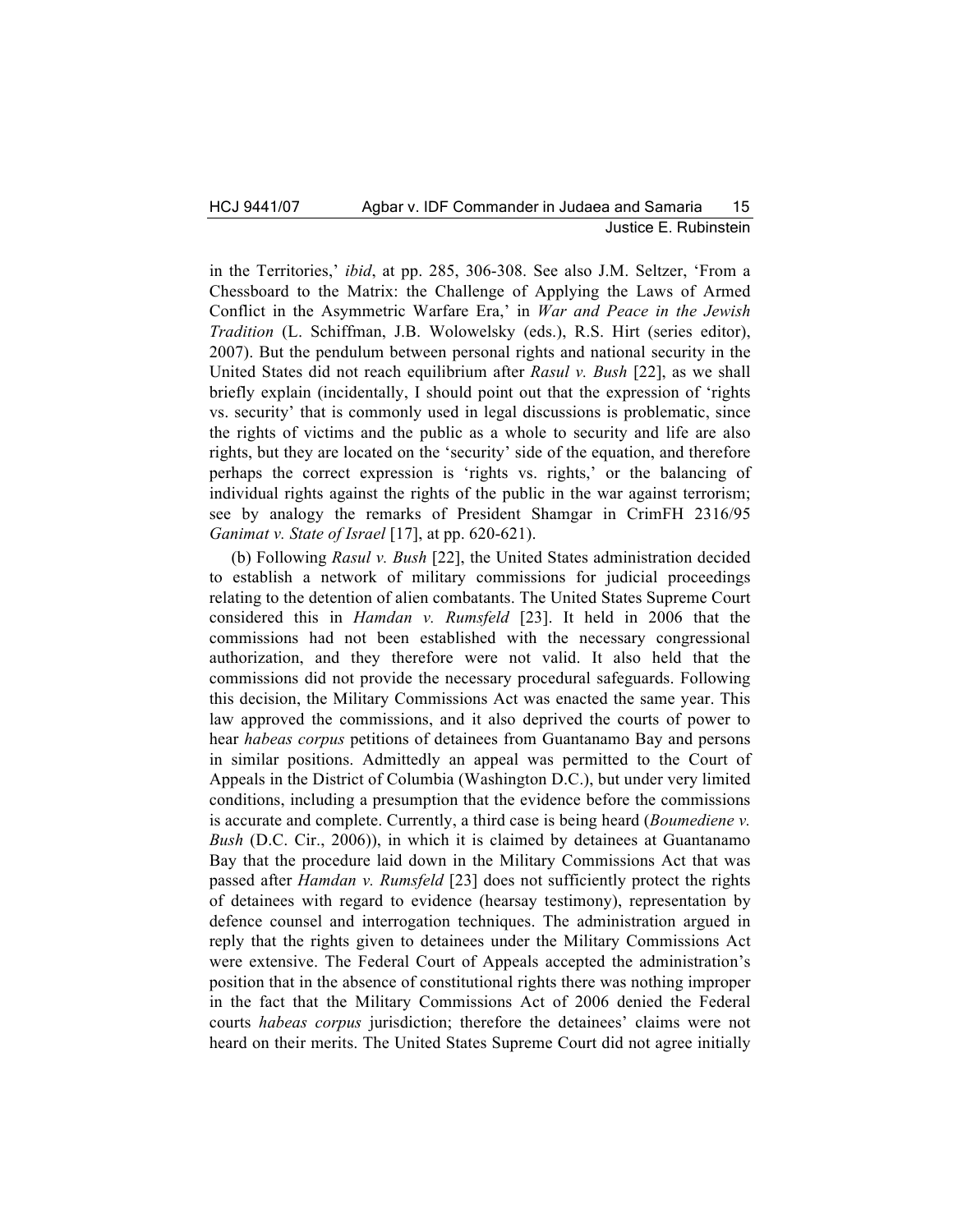to hear the case, but it changed its mind and the matter is currently under consideration. The key question is whether the detainees are entitled under the United States Constitution to the right of *habeas corpus* and the right to a fair trial, since jurisprudential history in the United States allows an 'adequate substitute' to 'formal' *habeas corpus* by means of a 'suspension clause,' when that substitute is 'adequate and effective.'

*English case law — effective control and imperative reasons of security*

11. Recently the House of Lords gave judgment in *R (Al-Jedda) v. Secretary of State for Defence* [24]. It was held in the judgment, which concerned detainees in Iraq who were being held by British forces, that they were being held under the effective command and control of the United Kingdom rather than the United Nations, as the Secretary of State argued. Notwithstanding, it was held that the UK was entitled to detain persons for 'imperative reasons of security,' while ensuring that the detainees' rights under article 5(1) of the European Convention on Human Rights (which concerns detention) were not infringed to any greater extent than was inherent in such detention.

## *The criminal investigation*

12. (a) This Court has on several occasions addressed the necessity of conducting a proper interrogation of someone held in administrative detention soon after being detained, in which the information that can be disclosed is shown to him. This should be regarded as a basic right:

'Our approach… is based on the fundamental outlook regarding the rights of a person held in administrative detention, no matter how serious his actions are believed to be…

Within the basic scope of human dignity — and the rules concerning this apply to everyone, even to persons suspected of the most serious, despicable and depraved offences, whose perpetrators are as far removed from respecting human beings as the east is distant from the west — there is a duty to interrogate a person soon after his detention, and to disclose to him whatever information can be shown to him and is not privileged material that cannot be disclosed. The purpose, beyond allowing him to claim that he is a victim of mistaken identity and other similar claims, is that a person should not be detained without being given an opportunity, even if he makes no use of it, to present his side of the case in order to show, and to try and persuade the authorities, that there is no justification for his detention. As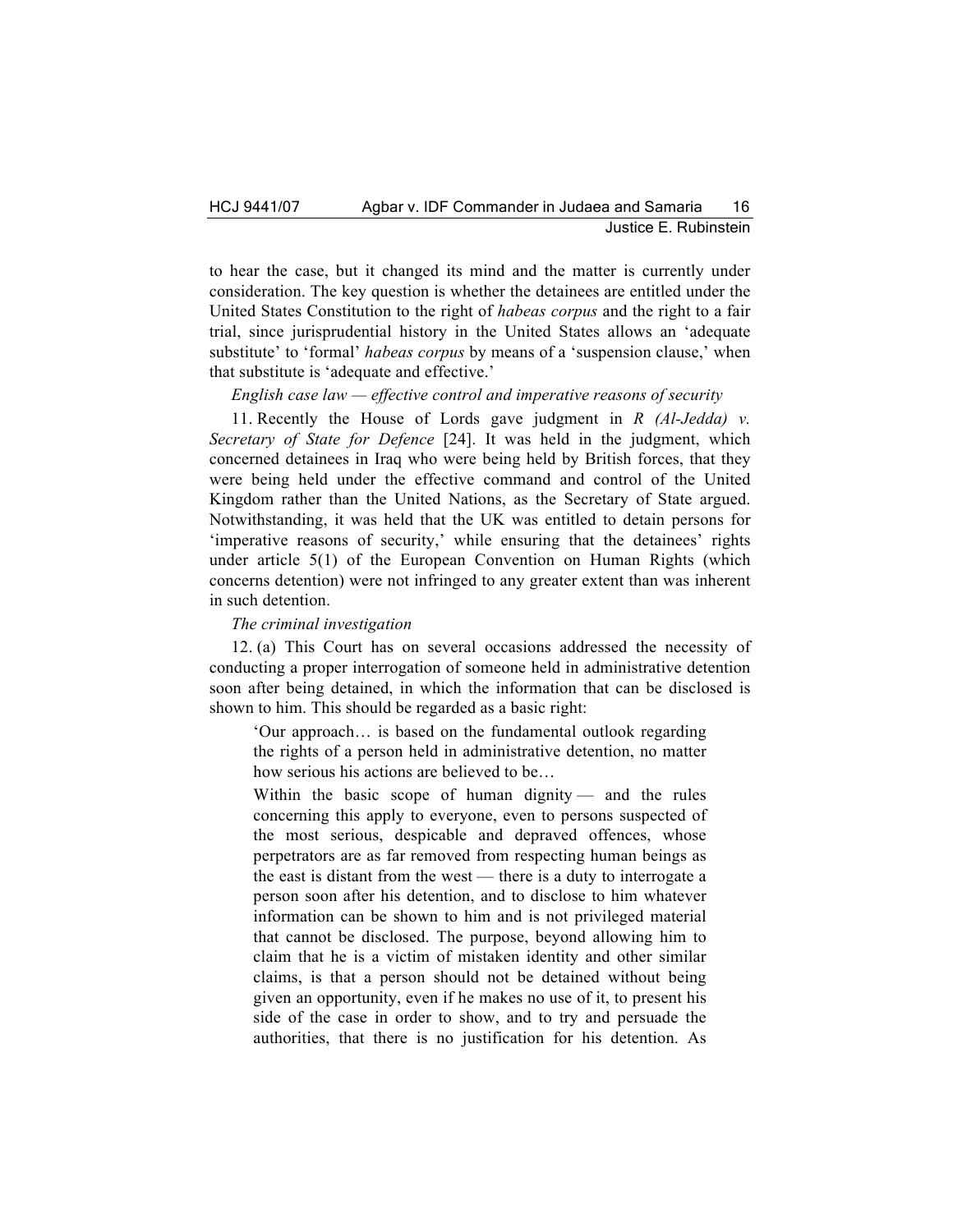stated, what is shown to him should reflect the most that the unprivileged material allows to be disclosed. There is no need to speak at length about the fact that administrative detention is a serious sanction, because in view of the privileged nature of the evidence the detainee cannot contend with all of the accusations against him, and the court should act as his advocate (see *Federman v. Central Commander* [14], at p. 869)… Procedural rights are not luxuries; they also do not impose any real burden on the system (to remove doubt, they should exist even if they did impose a real burden)' (HCJ 1546/06 *Gezawi v. IDF Commander in West Bank* [18], at para. 6 of my opinion).

See also HCJ 3722/06 *Gitt v. IDF Commander in West Bank* [19] and HCJ 5287/06 *Zatri v. Military Prosecutor* [20], where Justice D. Cheshin, after considering the reported or planned establishment of permanent arrangements for conducting interrogations at places of detention, said the following:

'We would like to point out that the interrogation of the administrative detainee should admittedly be done on the basis of the unprivileged material, but it should be done by someone who is familiar with the details of the privileged material. There is no real purpose or significance to a meaningless interrogation. A proper interrogation should be practical, credible and effective, in a sincere attempt to obtain evidence to bring the administrative detainee to a criminal trial. To this end, the interrogator should have in his possession the privileged material relevant to the case.'

We should add that a proper interrogation should obviously not be conducted merely for the sake of appearances; it is precisely because of the manifestly problematic nature of administrative detention that, as aforesaid, every effort should be made to bring the detainee to a criminal trial.

(b) There are some interrogations where we see that the documentation is not satisfactory from the viewpoint of the effort made to obtain evidence that may be used for a criminal prosecution. Indeed, today — following the rulings of this Court — there is greater awareness of the need to carry out interrogations, and we have been informed of concerted efforts to do this. We are still of the opinion that there is room for improvement in this regard, to make the interrogations sufficiently meaningful. Although the evidence is mainly privileged for the reasons mentioned, in some cases there is a clue or room to manoeuvre that enables the conduct of a more through interrogation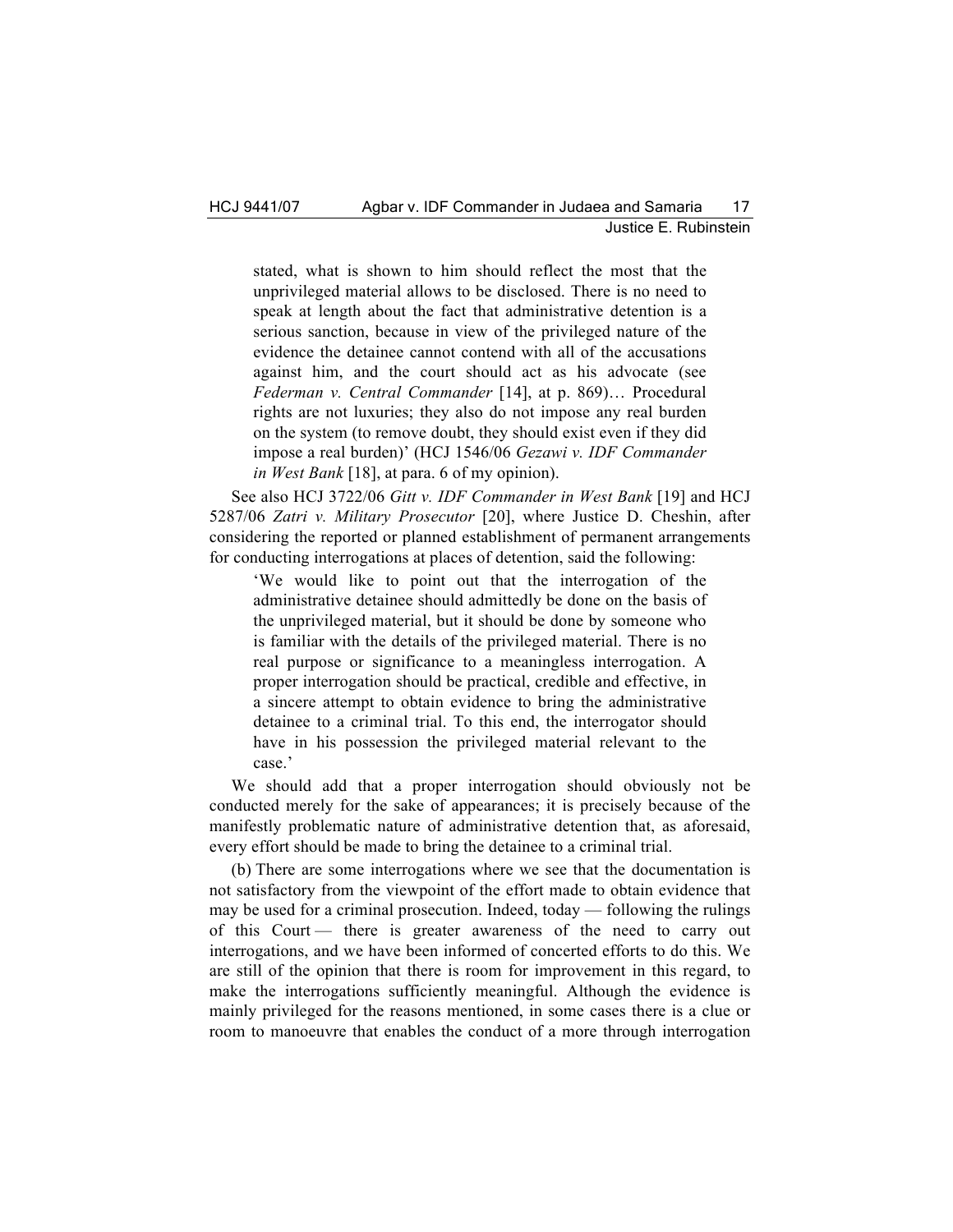even though we are constantly being told of priorities and budgetary problems. Sometimes we even wonder why someone who is presented to us in privileged evidence as a person of considerable importance, or even a leading figure, is not interrogated in the framework of a comprehensive intelligence interrogation rather than a brief police one. For example, we should point out that in the present case, as far as the first petitioner is concerned, he was asked in the police interrogation of 26 March 2007 about the fact that someone, whose name is mentioned, said (admittedly in the year 2000) 'that you recruited him to the Hamas organization.' The first petitioner denied this. We do not know the significance of the passage of time in this context, but in such a case the current 'criminal' implications of this matter should be examined more thoroughly. Returning to the general principle, there is in our opinion room for more extensive and more thorough interrogations in order to reduce the number of administrative detainees.

## *On the art of striking a balance*

13. Ultimately, in conditions of an unceasing war against ongoing terrorism, in which, day by day and hour by hour, both the security establishment and the court are called upon to strike a balance between security needs and human rights, it would appear that the use of the measure of administrative detentions is still an unavoidable necessity, but we should ensure, in so far as possible, that the use made of it is proper and proportionate. The art of striking a balance between the serious violation of individual liberties and the security of the public is complex:

'The longer the period of administrative detention, the greater the weight of the detainee's right to his personal liberty in the balance against public interest considerations, and the greater the burden on the competent authority to prove the necessity of continuing to hold the person in detention' (HCJ 2233/07 *A v. IDF Commander in Judaea and Samaria* [21], *per* Justice Procaccia).

It is not superfluous to mention that administrative detention anticipates a future danger; it is not essentially a punitive measure, but a preventative one (*Gruner v. Minister of Defence* [12]; *Fahima v. State of Israel* [1]). Given this purpose of administrative detention, it is self-evident, as we have said, that orders that extend the period of administrative detention should be examined in accordance with the length of the detention and the extent of the threat that the detainee presents, or. as Justice Grunis said, a probability test should be conducted to examine whether harm to security is almost certain (*Federman v. Minister of Defence* [5], at p. 188). Ultimately —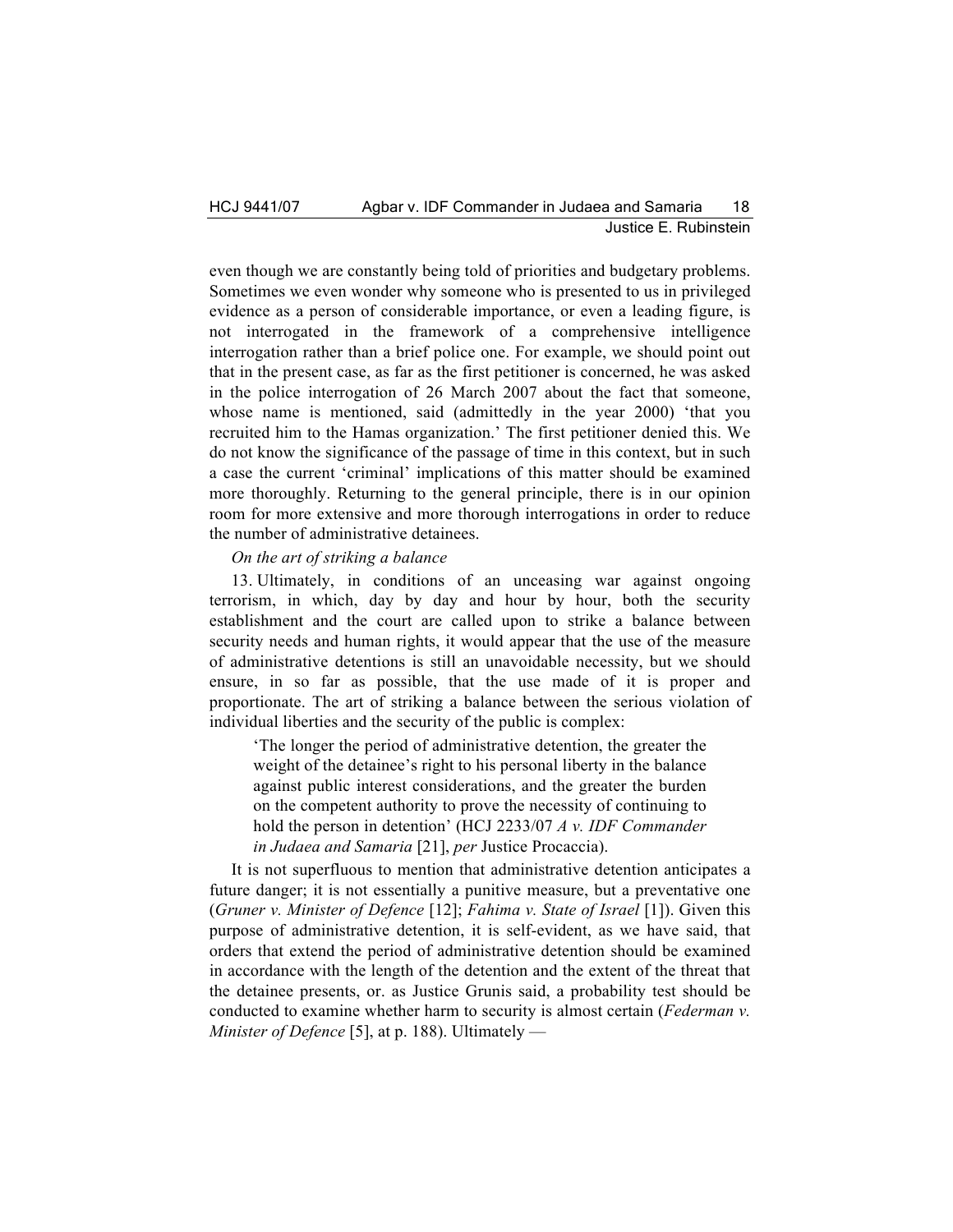'Everything depends on the circumstances of the case. In each case the evidence before the security authorities should be examined in order to ascertain the extent of the threat presented by the detainee to see whether it justifies his continued detention. For example, the nature of the suspicions against the detainee, the strength of the existing evidence against him and similar considerations should be taken into account (*Salama v. IDF Commander in Judaea and Samaria* [4], at p. 728{297}) , *per*  President Barak).

## *Morality and combat in a Jewish and democratic state*

14. Israel, which is both a Jewish and a democratic state, has outlooks on combat morality that are based on Jewish law. As Rabbi Aharon Lichtenstein said ('The Combat Morality of our Ancestor Abraham,' 2006, Yeshivat Har Etzion web site): 'We should continue to follow the path outlined by our ancestor Abraham [i.e., the manner in which he conducted his war]  $-$  to be sensitive to morality and justice even during war and combat that are just and right in themselves; see also Yaron Unger, 'Do not Fear, Abraham — On Combat Morality in Israel,' *Portion of the Week* (A. HaCohen, M. Vigoda, eds.), at p. 230; A. HaCohen, 'I Am for Peace, But When I Speak, They Are for War — Law and Morality in Times of War,' *ibid*., at p. 260.

### *Conclusion*

15. Our intention in this judgment was merely to outline once again the judicial policy with regard to administrative detentions, and to mention once again, in addition to the fact that administrative detention is an unavoidable necessity, the duties of conducting a real interrogation, the need for great care in judicial scrutiny of privileged material, and the issue of proportionality. It would not be superfluous to also reiterate that bringing someone to a criminal trial, where it is possible, is far preferable to administrative detention.

#### *From the general rule to the specific case*

16. As we have said, with the consent of counsel for the petitioners, we examined the privileged evidence in their cases *ex parte*, and we conducted a dialogue with the representatives of the State Attorney's office and the security establishment. We have been persuaded that there is a real basis to the respondents' claim regarding the petitioners' activity, according to updated information. We also considered the young age of the second petitioner, but the seriousness of the position could be seen from the material that we have seen, and the position is not as his counsel claimed. At the end of the day, we see no grounds for intervention in the decisions of the military courts, and we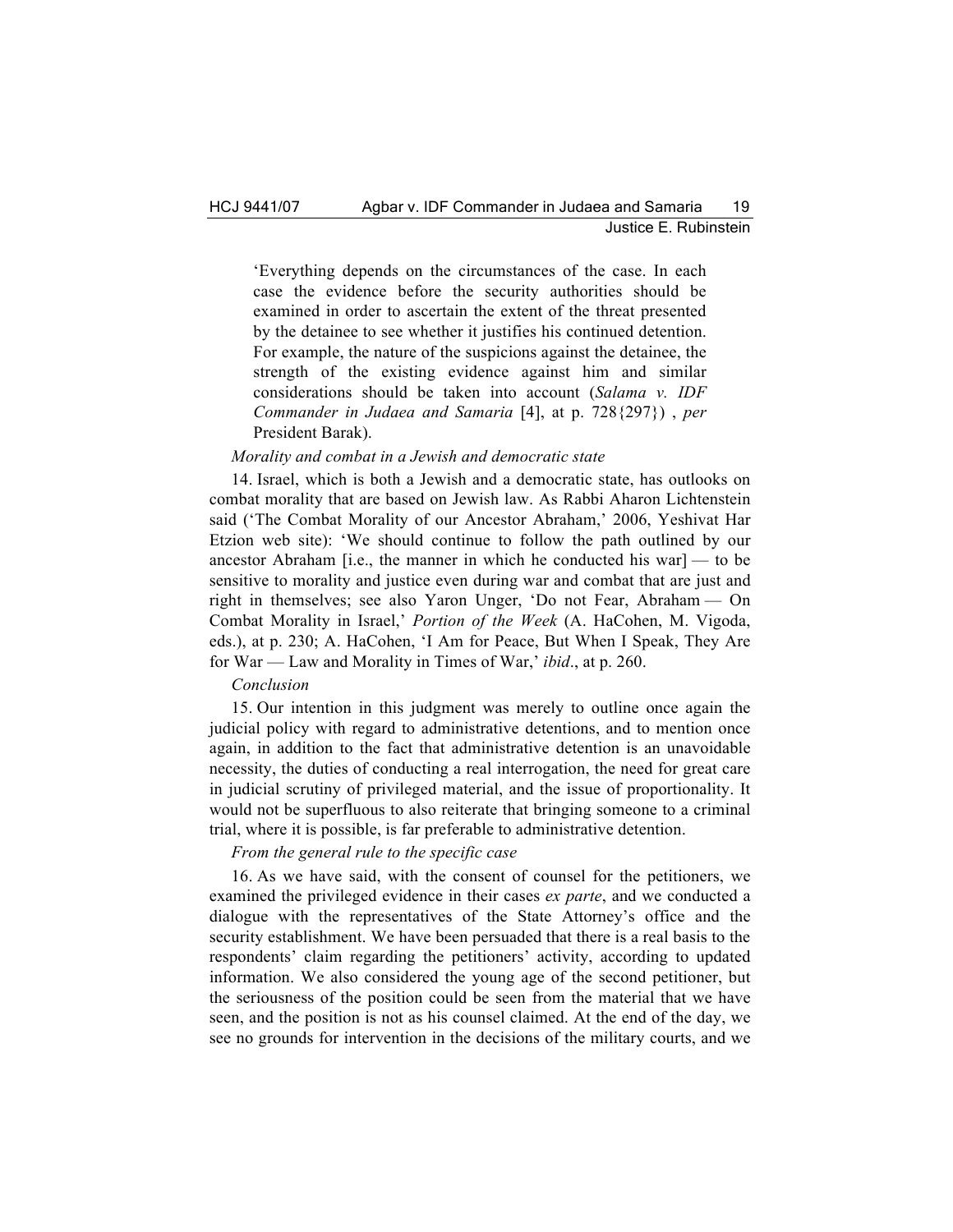# HCJ 9441/07 Agbar v. IDF Commander in Judaea and Samaria 20 Justice E. Rubinstein

are unable to grant the petitions, subject to what was stated above. There is no order for costs.

**Justice E.E. Levy** I agree.

**Justice Y. Danziger** I agree.